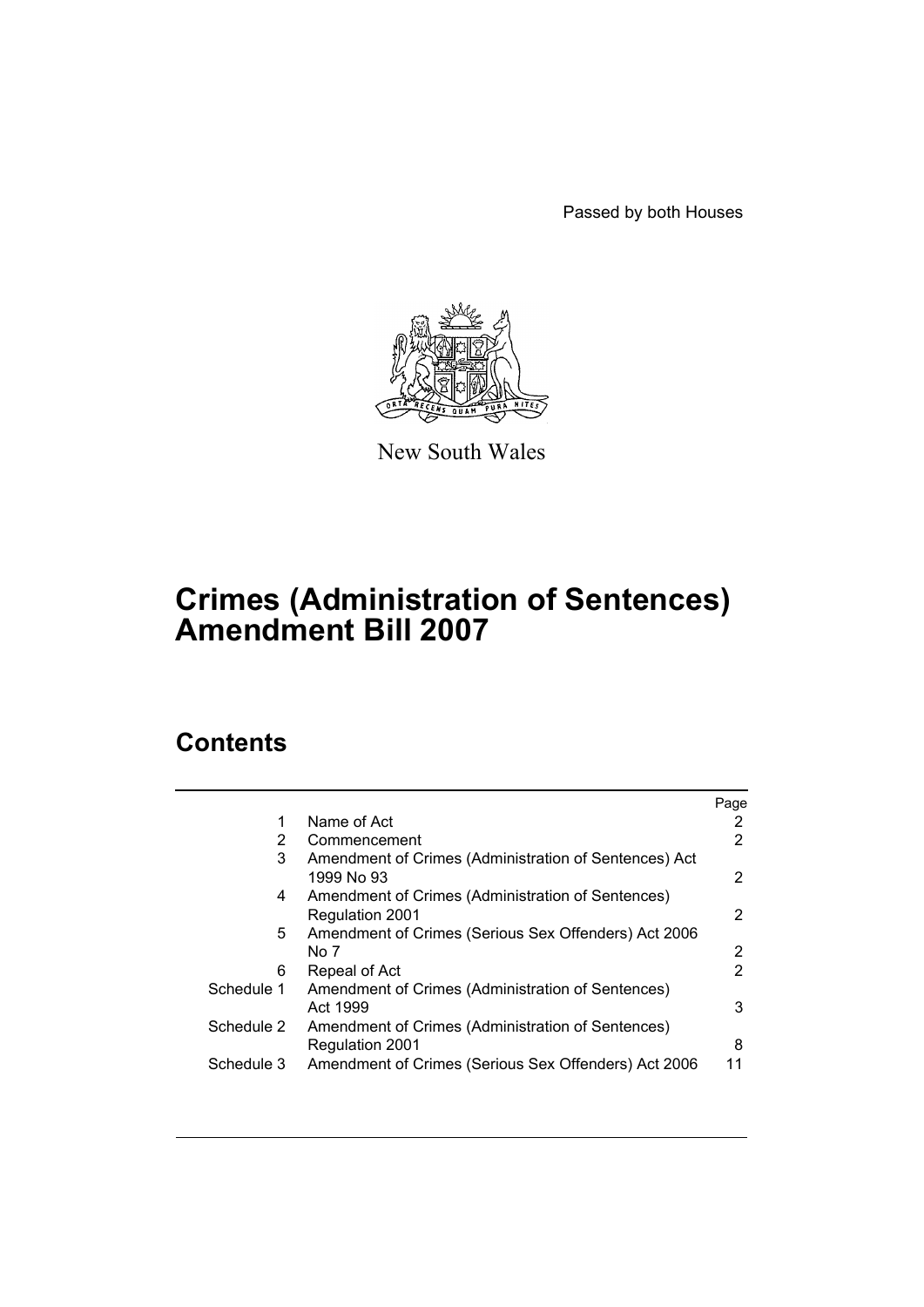*I certify that this PUBLIC BILL, which originated in the LEGISLATIVE COUNCIL, has finally passed the LEGISLATIVE COUNCIL and the LEGISLATIVE ASSEMBLY of NEW SOUTH WALES.*

*Legislative Council 2007* *Clerk of the Parliaments*



New South Wales

# **Crimes (Administration of Sentences) Amendment Bill 2007**

Act No , 2007

An Act to amend the *Crimes (Administration of Sentences) Act 1999* and the regulations under that Act in relation to the management of correctional centres; and for other purposes.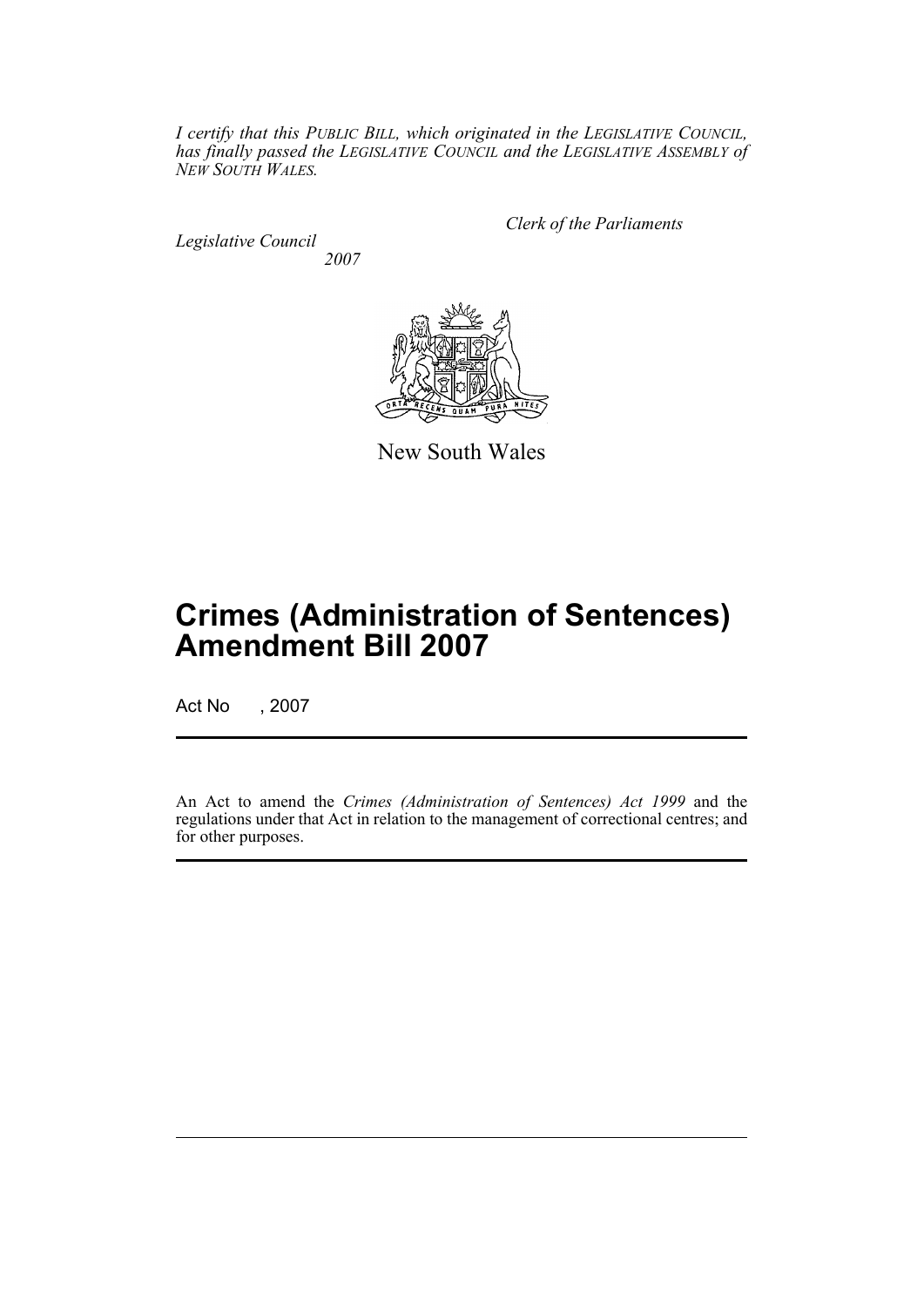# <span id="page-2-0"></span>**The Legislature of New South Wales enacts:**

# **1 Name of Act**

This Act is the *Crimes (Administration of Sentences) Amendment Act 2007*.

# <span id="page-2-1"></span>**2 Commencement**

This Act commences on the date of assent to this Act.

# <span id="page-2-2"></span>**3 Amendment of Crimes (Administration of Sentences) Act 1999 No 93**

The *Crimes (Administration of Sentences) Act 1999* is amended as set out in Schedule 1.

# <span id="page-2-3"></span>**4 Amendment of Crimes (Administration of Sentences) Regulation 2001**

The *Crimes (Administration of Sentences) Regulation 2001* is amended as set out in Schedule 2.

# <span id="page-2-4"></span>**5 Amendment of Crimes (Serious Sex Offenders) Act 2006 No 7**

The *Crimes (Serious Sex Offenders) Act 2006* is amended as set out in Schedule 3.

### <span id="page-2-5"></span>**6 Repeal of Act**

- (1) This Act is repealed on the day following the day on which this Act commences.
- (2) The repeal of this Act does not, because of the operation of section 30 of the *Interpretation Act 1987*, affect any amendment made by this Act.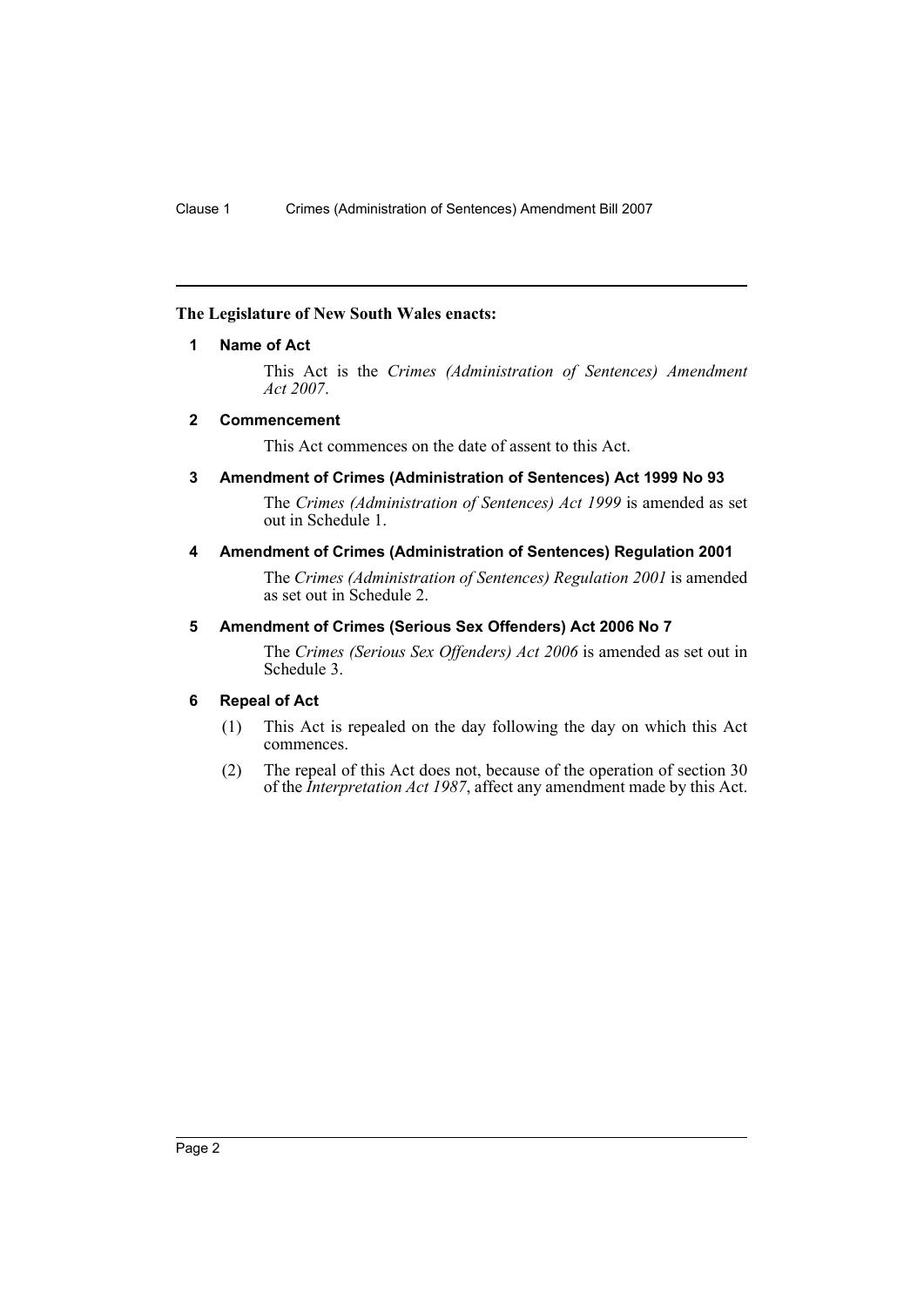Amendment of Crimes (Administration of Sentences) Act 1999 Schedule 1

# <span id="page-3-0"></span>**Schedule 1 Amendment of Crimes (Administration of Sentences) Act 1999**

(Section 3)

#### **[1] Section 3 Interpretation**

Insert in alphabetical order in section 3 (1):

*compliance and monitoring officer* means a member of staff of the Department who is appointed as a compliance and monitoring officer under section 235G.

**[2] Section 3 (1), definition of "parole eligibility date"**

Insert "while on release on parole or" after "custody" in paragraph (b) of the definition.

## **[3] Sections 21 (4) and (5), 41D (5), (6) and (7) (b), 52 (2) (d) and (e), 55 (4), 190 (1) (a), 204 (a) and 235A (f)**

Omit "a legal practitioner" wherever occurring.

Insert instead "an Australian legal practitioner".

# **[4] Section 76A**

Insert after section 76:

### **76A Inmates' money**

- (1) Any money:
	- (a) that is surrendered by an inmate on being taken into custody at a correctional centre, or
	- (b) that is paid to an inmate pursuant to section 7, or
	- (c) that is received by a correctional officer or other member of staff of the Department on an inmate's behalf,

is to be deposited in an authorised deposit-taking institution.

- (2) Until repaid, money so deposited may be invested by the Treasurer in any form of investment approved by the Treasurer.
- (3) Interest from any such investment may be applied for the benefit of inmates and their families in such manner as the Commissioner may determine.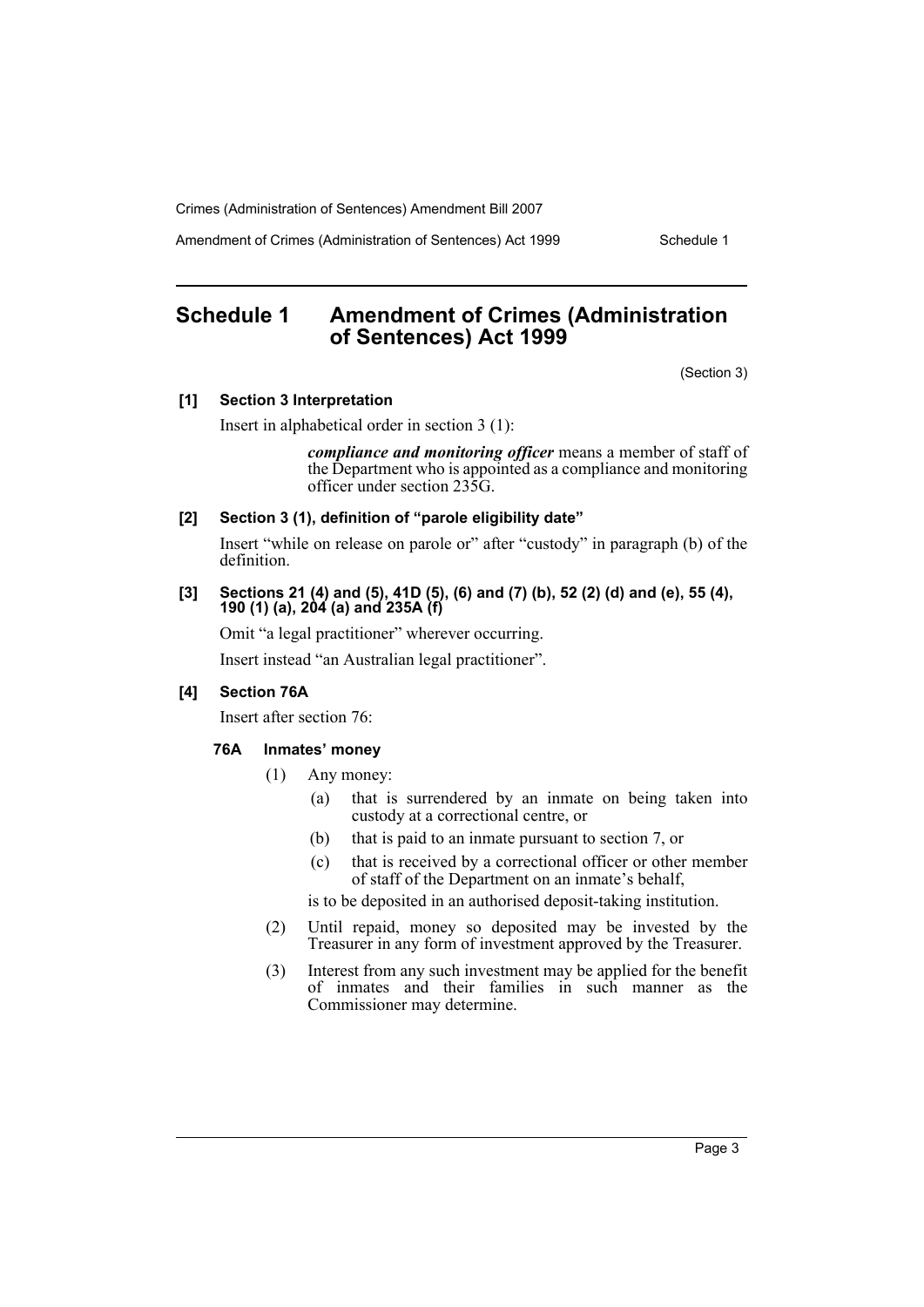Schedule 1 Amendment of Crimes (Administration of Sentences) Act 1999

#### **[5] Section 81 Obligations of offender**

Omit section 81 (d). Insert instead:

(d) to permit any correctional officer or other member of staff of the Department to visit the offender at the offender's residential address at any time and, for that purpose, to enter the premises at that address.

### **[6] Section 104 Obligations of offender**

Omit section 104 (c). Insert instead:

(c) to permit any correctional officer or other member of staff of the Department to visit the offender at the offender's residential address at any time and, for that purpose, to enter the premises at that address.

## **[7] Section 141 Decision following review**

Omit section 141 (3). Insert instead:

- (3) If the Parole Authority decides that the offender should be released on parole, the Parole Authority must make an order directing the release of the offender on a day occurring during a period specified in accordance with subsection (3AA).
- (3AA) The period to be specified in a parole order under this section is to be:
	- (a) if the order is made earlier than the offender's parole eligibility date, a period beginning no earlier than the offender's parole eligibility date and ending no later than 35 days after that date, and
	- (b) in any other case, a period beginning no earlier than the date on which the order is made and ending no later than 35 days after that date.

### **[8] Section 141 (3A)**

Omit "a day on which to release a violent offender under subsection (3)".

Insert instead "when a violent offender should be released".

#### **[9] Section 235 Functions of correctional officers**

Insert after section 235 (2):

(3) The Commissioner may, by order in writing, authorise any person to exercise such functions of a correctional officer as are specified in the order, subject to such conditions as are so specified.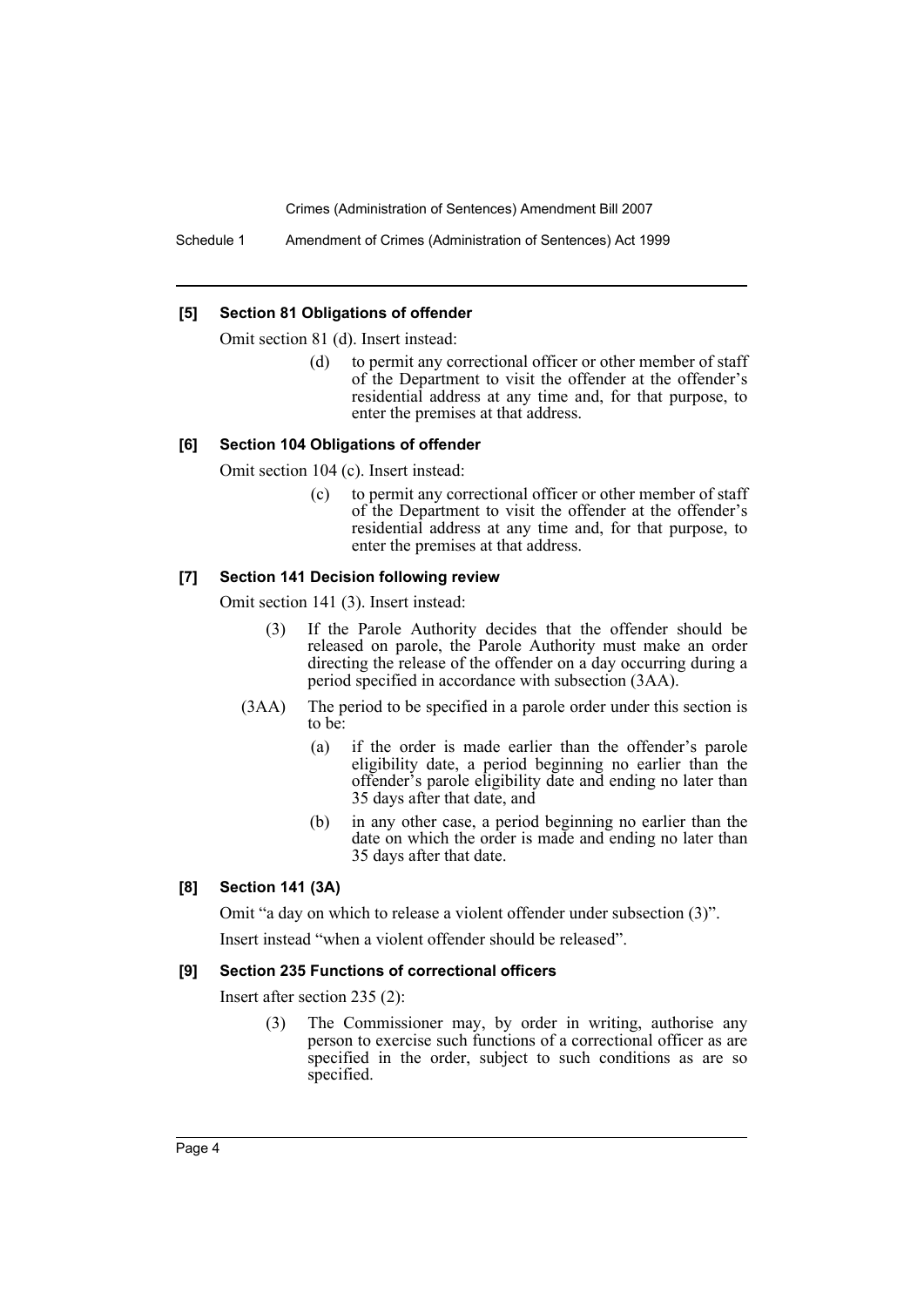- Amendment of Crimes (Administration of Sentences) Act 1999 Schedule 1
	- (4) The functions so specified may include not only functions under this Act but also functions under any other Act or law.
	- (5) In the exercise of any such function, a person so authorised is taken to be, for all purposes, a correctional officer.

# **[10] Section 235G**

Omit the section. Insert instead:

### **235G Functions of Departmental compliance and monitoring officers**

- (1) The Commissioner may appoint any member of staff of the Department (including any correctional officer or probation and parole officer) as a compliance and monitoring officer to exercise such of the functions referred to in subsections (2) and (3) as are specified in the instrument of his or her appointment or in a subsequent instrument executed by the Commissioner.
- (2) The functions exercisable by a compliance and monitoring officer may include any of the following:
	- (a) functions associated with the conduct of an intervention program under Part 4 of Chapter 7 of the *Criminal Procedure Act 1986*,
	- (b) functions associated with the administration of an extended supervision order or interim supervision order under Part 2 of the *Crimes (Serious Sex Offenders) Act 2006*,
	- (c) functions of a correctional officer under Part 4A of the *Summary Offences Act 1988* in relation to offences relating to places of detention,
	- (d) functions of a probation and parole officer, or of any other person within the Probation and Parole Service, under this or any other Act,
	- (e) functions of a correctional officer under section 39 in relation to the arrest of inmates unlawfully absent from custody,
	- (f) functions of a correctional officer under the regulations in relation to the testing of offenders (including offenders who are on release on parole) for the presence of alcohol or drugs,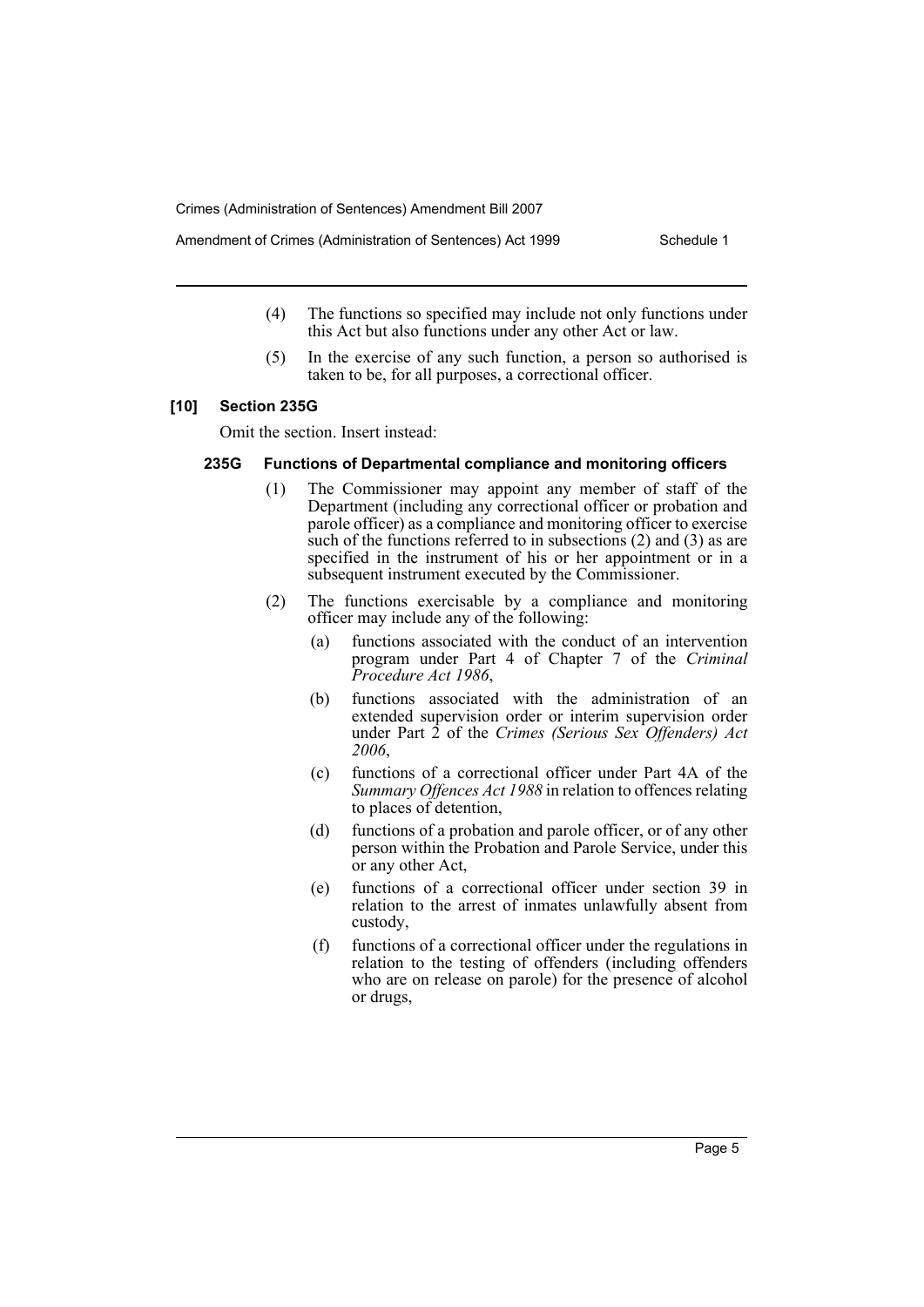Schedule 1 Amendment of Crimes (Administration of Sentences) Act 1999

(g) such other functions as are ancillary to the functions referred to in the foregoing paragraphs,

but only in relation to offenders who are outside a correctional centre and only in relation to offenders who are of or above the age of 18 years.

- (3) The functions referred to in subsection (2) may be exercised in relation to an offender, in accordance with the legislative provisions under which they arise, wherever the offender may be.
- (4) Subsection (3) is not to be construed as conferring on a compliance and monitoring officer any power to enter premises otherwise than with the consent of the occupier of those premises.
- (5) Subject to subsection (4), a compliance and monitoring officer may use such force as is reasonably necessary in the exercise of his or her functions under this section.
- (6) In this section, *offender* means:
	- (a) an inmate referred to in Part 2 who is absent from a correctional centre, or
	- (b) an offender referred to in Part 3, 4, 5 or 6, or
	- (c) an offender referred to in Part 8 of the *Crimes (Sentencing Procedure) Act 1999*, or
	- (d) an offender or accused person the subject of an intervention program under Part 4 of Chapter 7 of the *Criminal Procedure Act 1986*, or
	- (e) a sex offender the subject of an extended supervision order or interim supervision order under Part 2 of the *Crimes (Serious Sex Offenders) Act 2006*.

# **[11] Schedule 5 Savings, transitional and other provisions**

Insert at the end of clause 1 (1):

*Crimes (Administration of Sentences) Amendment Act 2007*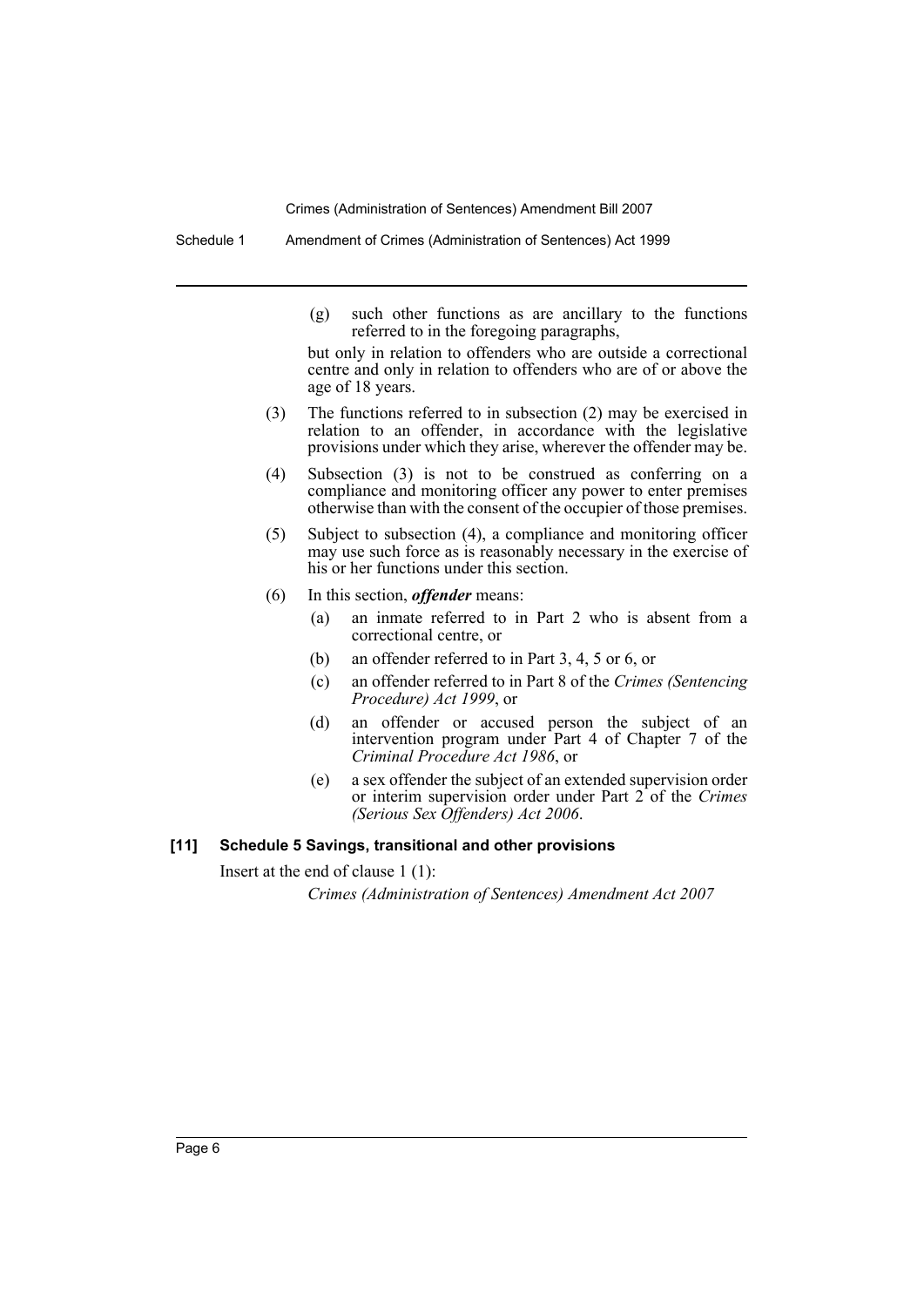Amendment of Crimes (Administration of Sentences) Act 1999 Schedule 1

# **[12] Schedule 5, Part 12**

Insert after Part 11:

# **Part 12 Provisions consequent on enactment of Crimes (Administration of Sentences) Amendment Act 2007**

### **96 Definition**

In this Part:

*the 2007 amending Act* means the *Crimes (Administration of Sentences) Amendment Act 2007*.

### **97 Inmates' money**

Section 76A, as inserted by the 2007 amending Act, extends to any money that, before the commencement of that section, had been surrendered, paid or received as referred to in subsection (1) of that section.

### **98 Compliance and monitoring officers**

Any appointment as a compliance and monitoring officer that was in force under section 235G immediately before its substitution by the 2007 amending Act is taken to have been made under the new section 235G.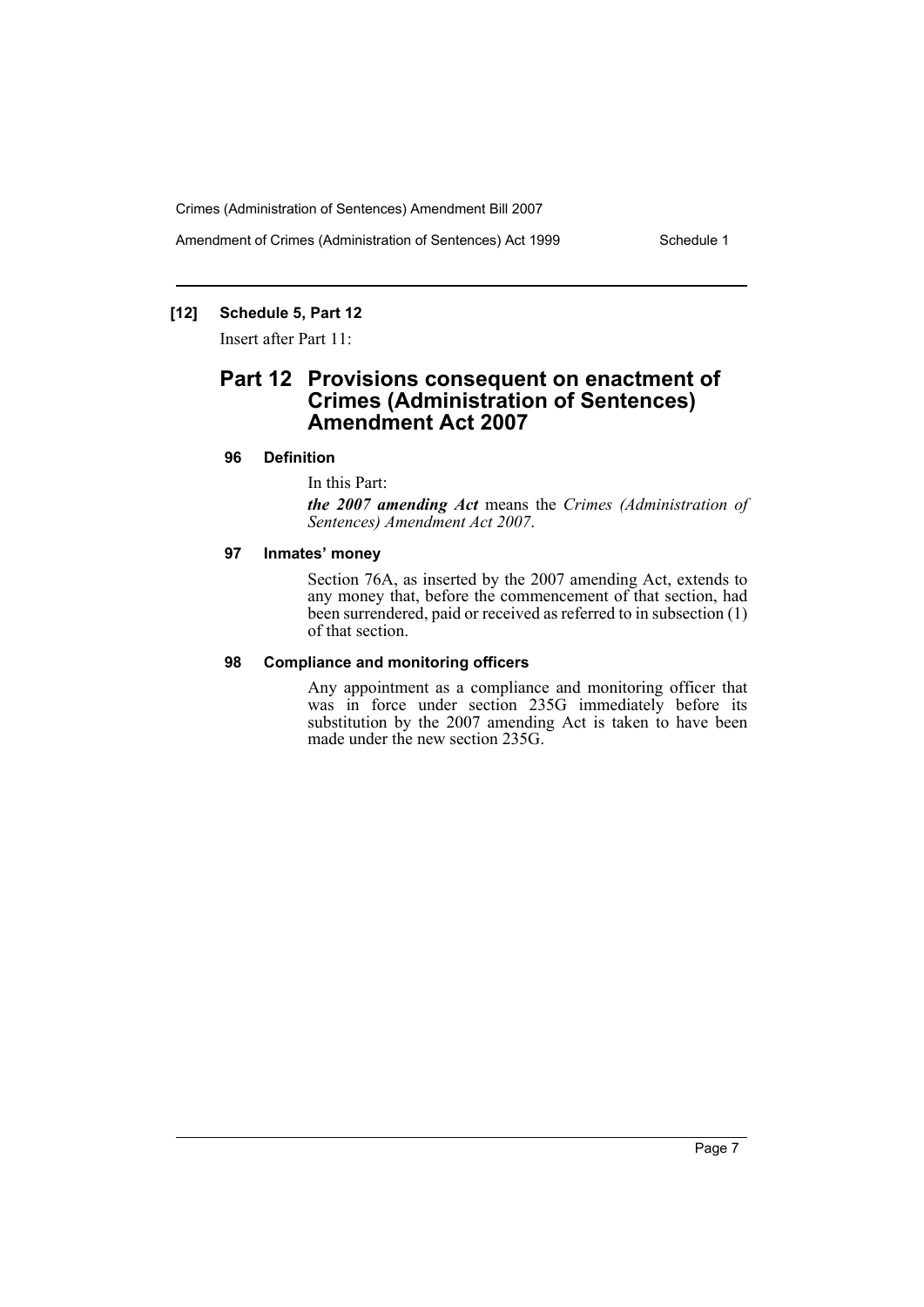Schedule 2 Amendment of Crimes (Administration of Sentences) Regulation 2001

# <span id="page-8-0"></span>**Schedule 2 Amendment of Crimes (Administration of Sentences) Regulation 2001**

(Section 4)

### **[1] Clause 110 Certain letters and parcels privileged**

Insert after clause 110 (1):

- (1A) An exempt body or exempt person may, by written notice sent to the Commissioner, direct that letters or parcels from a specified inmate, or from inmates of a specified class, are not to be posted to that body or person.
- (1B) Subclause (1) does not apply to any letter or parcel from an inmate the subject of a notice under subclause  $(1\overrightarrow{A})$ , and any such letter or parcel may instead be confiscated.
- (1C) A letter or parcel that has been confiscated under subclause (1B) may, together with its contents, be dealt with in accordance with the directions of the Commissioner.

# **[2] Clause 205A**

Insert after clause 205:

### **205A Testing for alcohol and drugs**

- (1) On forming a suspicion that an offender who is in attendance at a work site or attendance site has recently consumed or is under the influence of alcohol or any other intoxicating substance, an authorised testing officer may require the offender to undergo a breath test.
- (2) On forming a suspicion that an offender who is in attendance at a work site or attendance site:
	- (a) has been administered (whether by himself or herself or otherwise) with a drug, or
	- (b) is under the influence of a drug,

an authorised testing officer may require the offender to supply a sample of urine for testing or analysis and give directions as to how the sample is to be supplied.

(3) An offender must not refuse or fail to comply with a requirement under this clause.

Maximum penalty: 5 penalty units.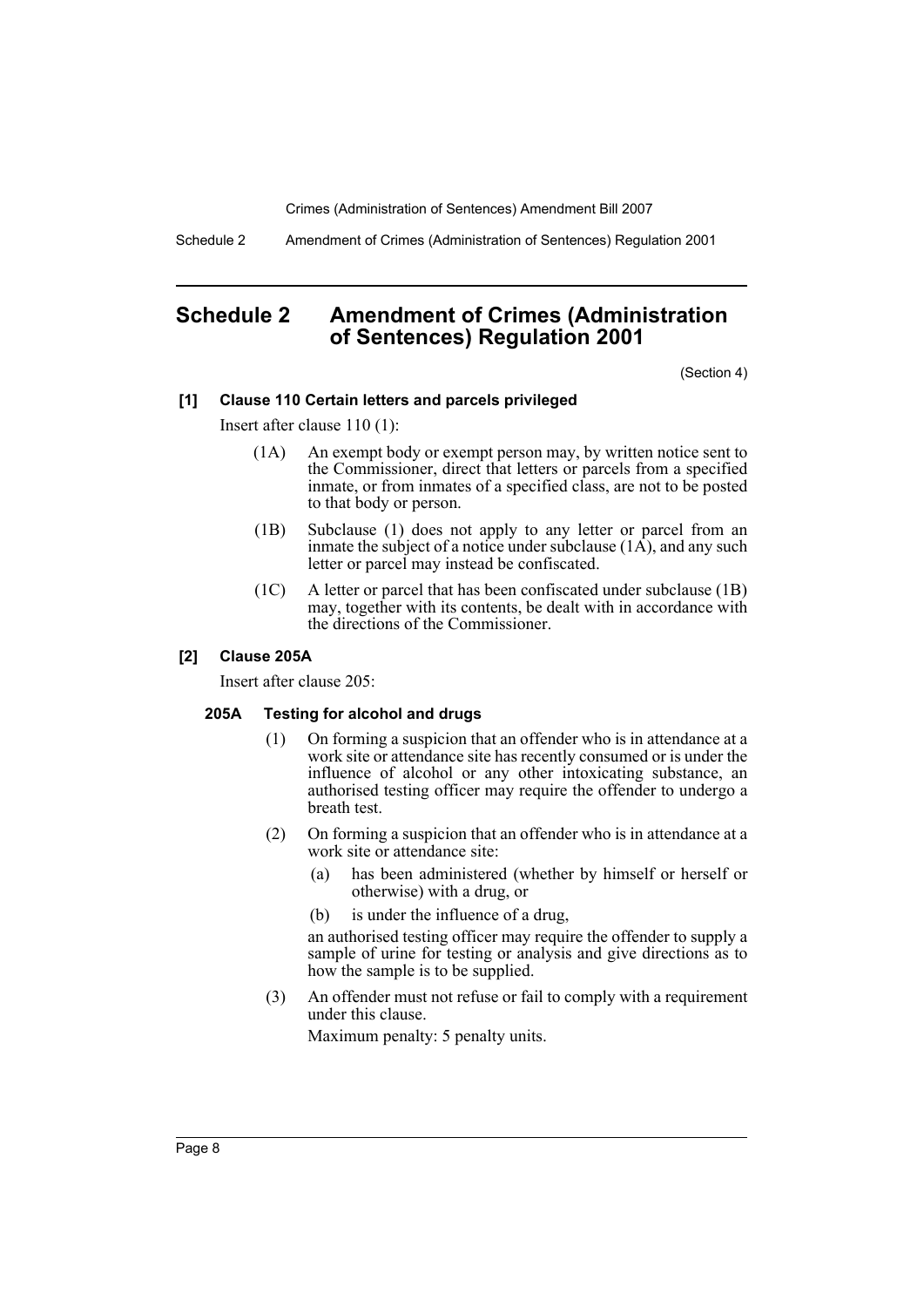(4) In this clause, *authorised testing officer* means a person who is authorised by the Commissioner to exercise the functions of an authorised testing officer for the purposes of this clause.

# **[3] Clause 217 Supervision conditions generally**

Omit clause 217 (2) (d). Insert instead:

- (d) to reside at an address approved by the officer,
- (d1) to permit the officer to visit the offender at the offender's residential address at any time and, for that purpose, to enter the premises at that address,

# **[4] Clause 281**

Omit the clause. Insert instead:

#### **281 Order of ranking of correctional and other officers**

(1) The order of ranking of correctional officers, in descending order, is as follows:

Deputy Commissioner

Assistant Commissioner

Chief Superintendent

General Manager

Superintendent

Manager of Security

Deputy Superintendent

Senior Assistant Superintendent

Principal Correctional Officer

Assistant Superintendent

Chief Correctional Officer

Senior Correctional Officer

Correctional Officer

Probationary Correctional Officer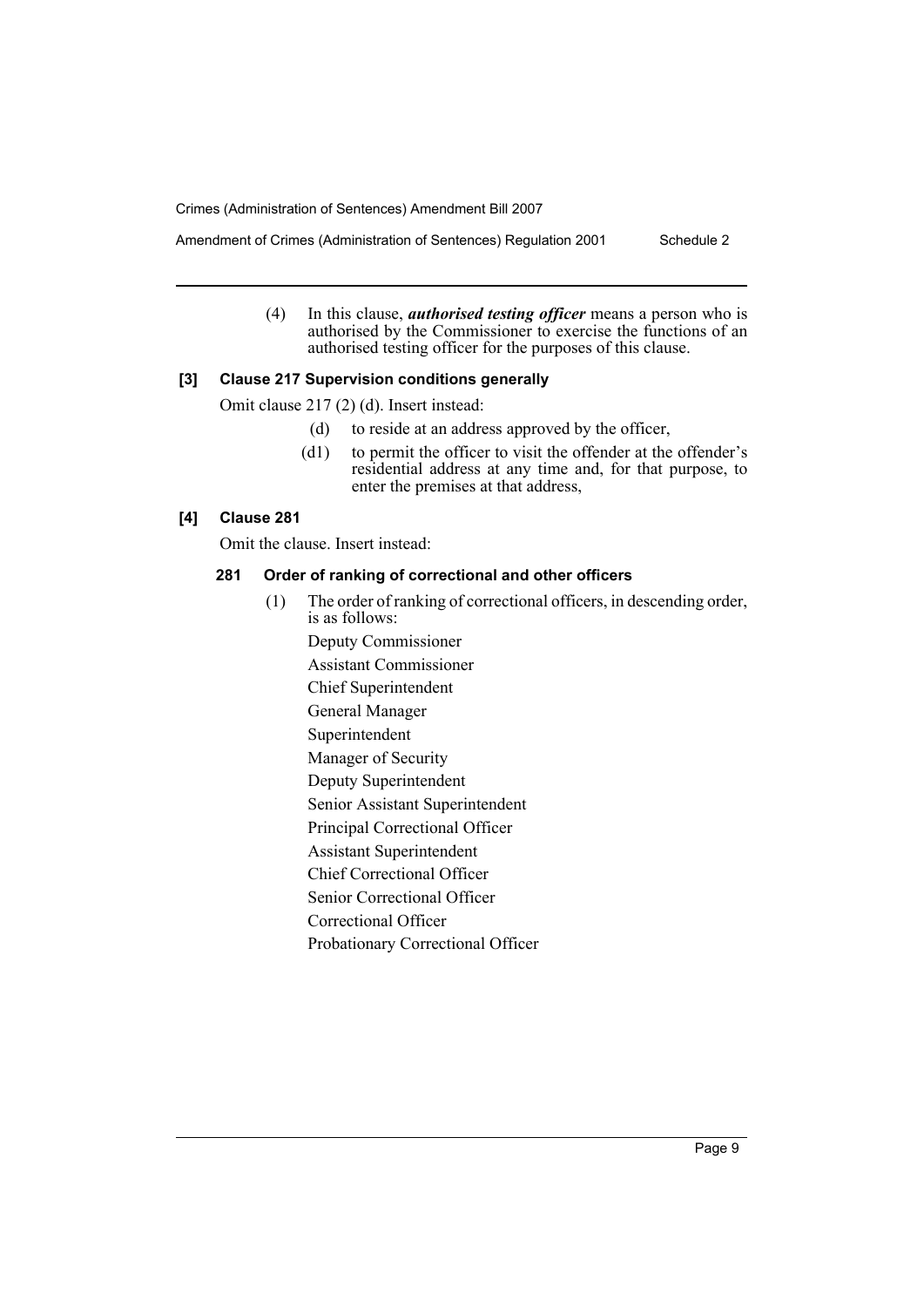Schedule 2 Amendment of Crimes (Administration of Sentences) Regulation 2001

(2) The order of ranking of Departmental officers employed in the Corrective Services Industries Branch of the Department, in descending order, is as follows: Manager of Industries (Level 1) Manager of Industries (Level 2) Manager, Centre Services and Employment Manager, Business Unit Senior Overseer Overseer

# **[5] Dictionary**

Omit the definition of *legal practitioner*. Insert instead:

*legal practitioner* means an Australian legal practitioner within the meaning of the *Legal Profession Act 2004*.